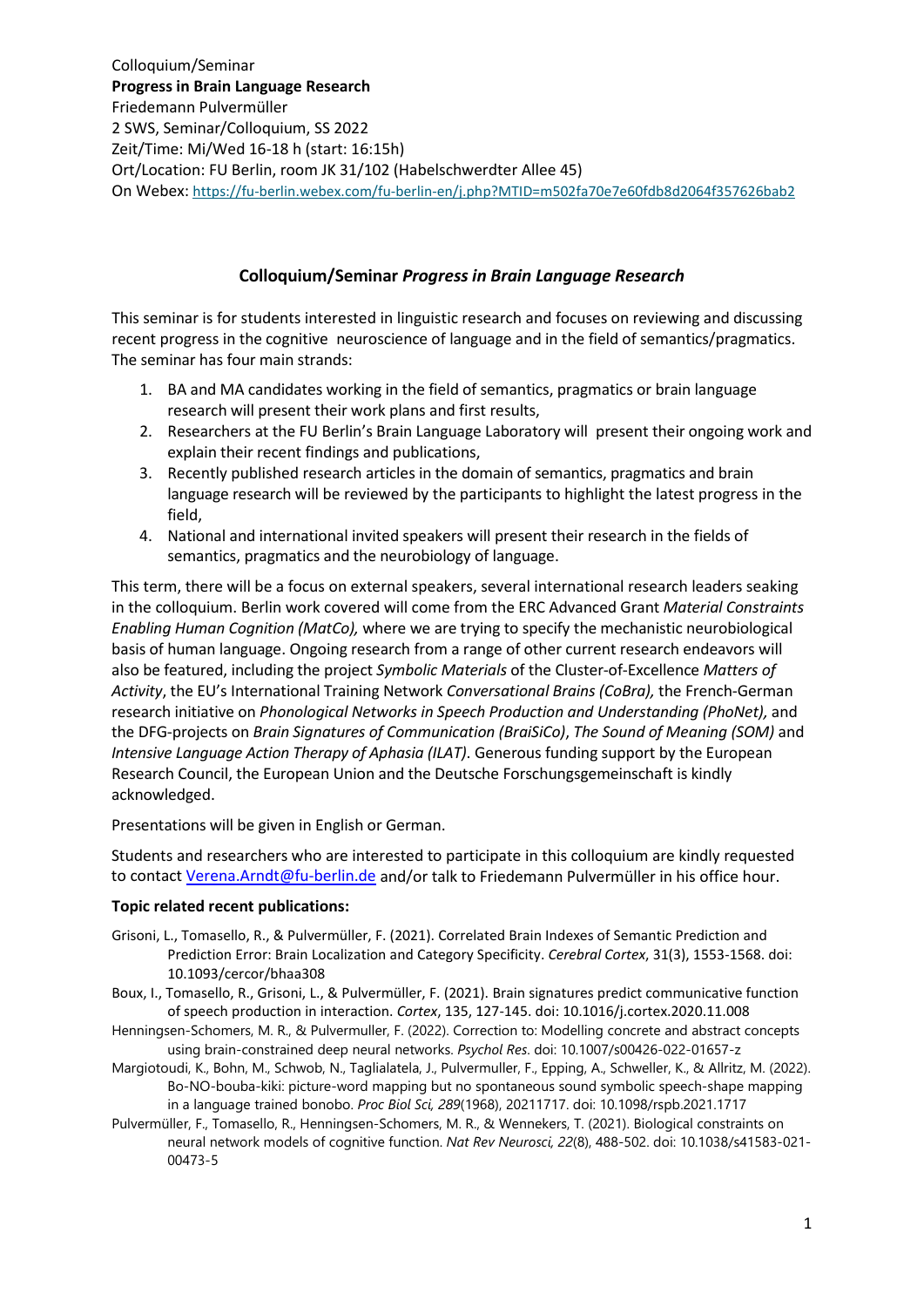Tomasello, R., Grisoni, L., Boux, I., Sammler, D., & Pulvermuller, F. (2022). Instantaneous Neural Processing of Communicative Functions Conveyed by Speech Prosody. *Cereb Cortex*. doi: 10.1093/cercor/bhab522

## **Technicalities**

The course is part of the teaching offered by the Freie Universität's FB Philosophy and Humanities and by the Berlin School of Mind and Brain at the Humboldt Universität. It is open to interested students from all departments. It will be chaired by Friedemann Pulvermüller under the admin support of Verena Arndt.

To obtain a certificate of attendance, it is necessary to

- attend most of the sessions (maximum misses: three),
- pre- and reprocess the session content by reading the recommended key papers, and
- present a key paper, own research or a research plan addressing language related topics.

Contact and more information:

Verena Arndt (Sekretariat), online or rm JK 31/234; phone: +49 (0)30 838 58140 E-mail: [verena.arndt@fu-berlin.de](mailto:verena.arndt@fu-berlin.de)

Friedemann Pulvermüller, online or rm JK 31/232; Office hour: Wed 12-13 h For more information and updates, please visit:

<http://www.brainlang.fu-berlin.de/teaching>

<http://www.geisteswissenschaften.fu-berlin.de/v/brainlang/teaching/index.html>

# **Comments on the Seminar Program**

This term, we will likely have a mix of in-presence and virtual seminars. We will start with a session on Webex [\(https://fu-berlin.webex.com\)](https://fu-berlin.webex.com/). In preparation, please install the free version of 'Cisco Webex Meetings' available from the FU website if you haven't already done so, and make sure that you have communicated your email address to [verena.arndt@fu](mailto:verena.arndt@fu-berlin.de)[berlin.de!](mailto:verena.arndt@fu-berlin.de)

You can also partake in the virtual sessions by clicking the link:

<https://fu-berlin.webex.com/fu-berlin-en/j.php?MTID=m502fa70e7e60fdb8d2064f357626bab2>

We aim at having as many live, in person sessions as possible. For non-virtual 'in Präsenz' sessions of this seminar, the following time slot and room have been reserved: **Wednesdays, 16:15 – 17:45 h, in room JK 31/102 of the main building of the Freie Universität Berlin, Habelschwerdter Allee 45, 14195 Berlin**. For lectures with external speakers, other locations may be booked (see list below). It may be possible to attend in-presence sessions via webex.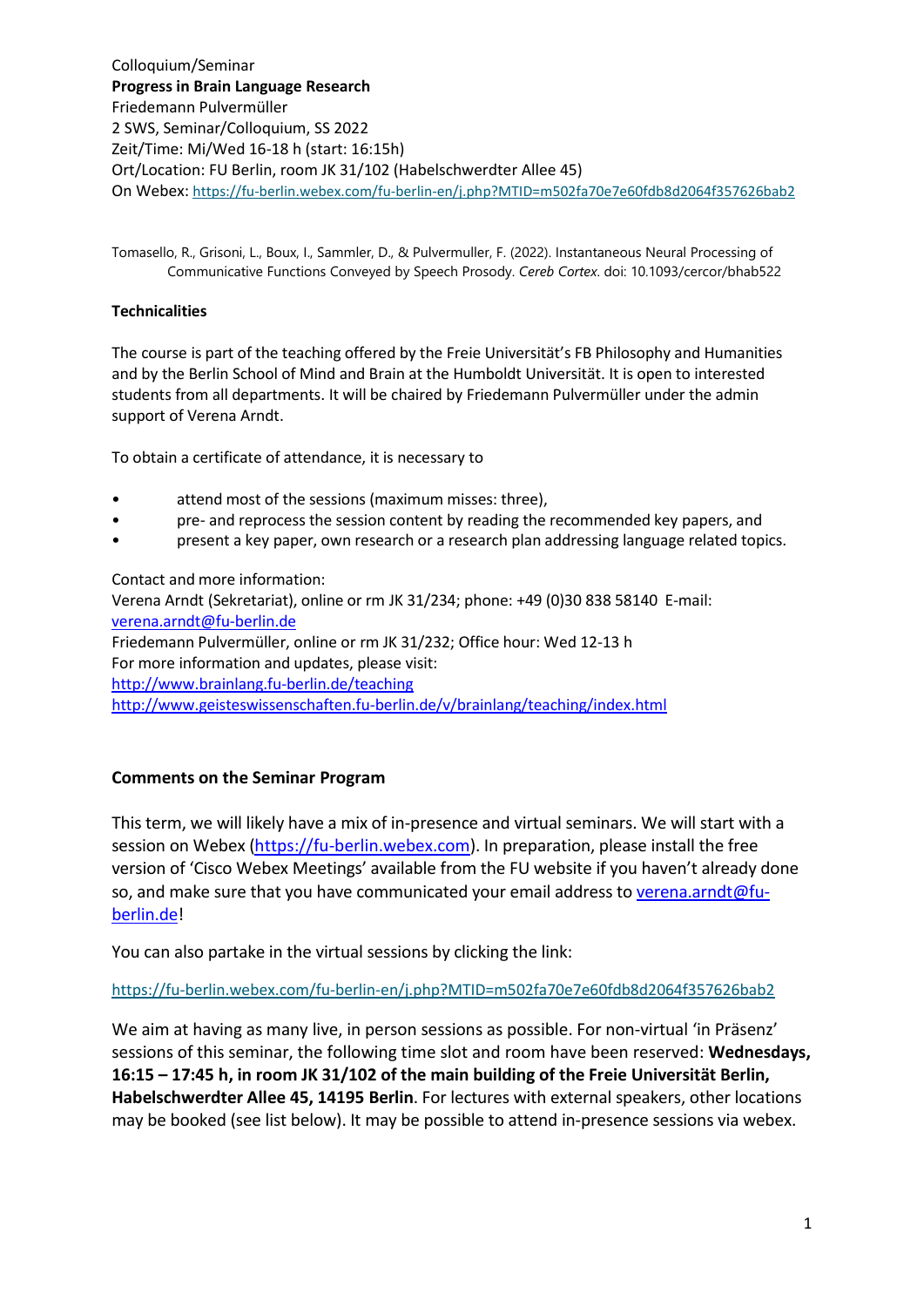#### **Seminar Program**

**sessions will be virtual only (blue) or in real life ('in presence')**

*Webex link to the colloquium and lecture room: see header above.*

**20.04. Introduction, Seminar Planning (via webex)**

**Introduction and Planning of this semester's colloquium program**

**27.04. Research talk by Tally Miller, BLL:**

**Neurolinguistic investigations of causal links between the mechanisms for language and perception**

**04.05. Guest lecture by Dr Claudia Gianelli, University of Messina:**

**Multimodal action processing**

**Fri, 06.05., 17 hct: PhoNet/CoBra shared lab meeting with Dr Kristof Strijkers' group, CNRS Aix-Marseille University (via webex or zoom):**

**Dr Luigi Grisoni: What is coming next? Differences and similarities between brain correlates of predictions in speakers and listeners**

**Xenia Dmitrieva: Comparing phoneme categories between perception and production with fMRI: preliminary analysis.**

**11.05. Guest lecture by Dr Fritz Günther, Humboldt Universität zu Berlin:**

**Symbol grounding-by-language: Computational and behavioral investigations**

## **18.05. Research talk**

**TBA**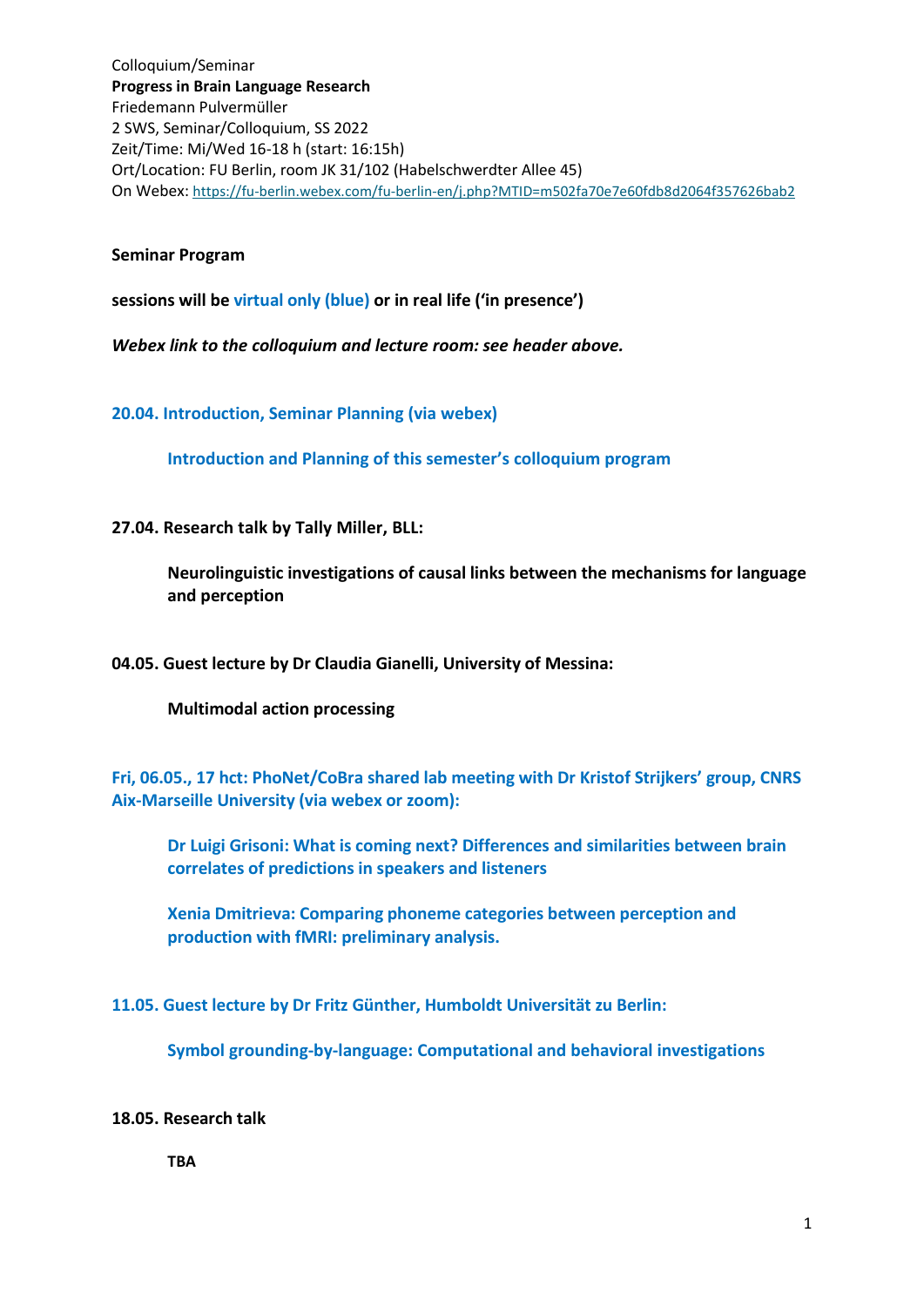**25.05. Guest lecture by Prof Marcelo Berthier, University of Malaga:**

**Behavioural and biological treatments for post-stroke aphasia and related disorders: The importance of multidomain outcomes**

**Tue, 31.05., 16 hct, Hörsaal/lecture hall 2; jointly organized with the Dahlem lectures in linguistics:**

**Guest lecture by Dr Rachel Moseley, University of Bournemouth:**

**Sensorimotor 'grounding' of emotion words: lessons from the autism spectrum**

**08.06. No colloquium**

**15.06. Project presentation by Fynn Dobler & Dr Malte Henningsen-Schomers, BLL:** 

**TBA**

**Project presentation by Phuc Thu Uyen Nguyen & Dr Malte Henningsen-Schomers, BLL:**

**TBA**

**22.06. Project presentations** by **Kay Shaman & Dr Rosario Tomasello, BLL:**

**TBA**

**Fri., 24.06., 14 hct: PhoNet/CoBra shared lab meeting with Dr Kristof Strijkers' group, CNRS Aix-Marseille University (via webex or zoom):**

**Emilia Kerr: Semantic prediction and alignment during conversational games**

**Salome Antoine: title TBA**